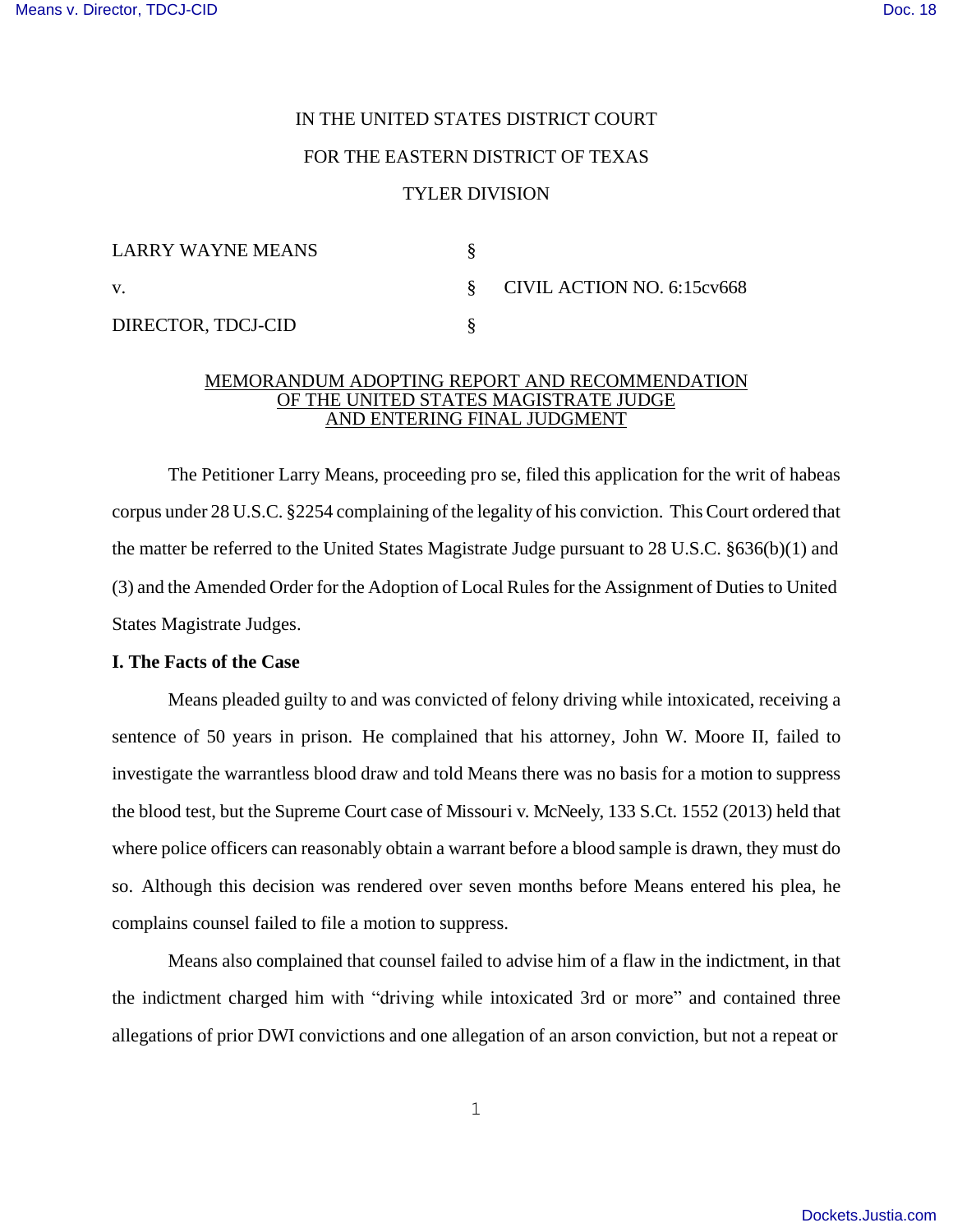habitual offender notice. Thus, Means argued that each of the alleged prior offenses were elements of the charged offense and only the arson conviction could be used to enhance the punishment range, making the charged offense a second-degree felony carrying a punishment range of two to 20 years, well under the 50-year sentence he received. He further complained that counsel told him he had no issues for appeal and therefore should waive his appellate rights.

### **II. The Report of the Magistrate Judge**

After review of the answer, Means' reply, and the state court records, the Magistrate Judge issued a Report recommending that the petition be denied. The Magistrate Judge observed that in McNeely, the Supreme Court did not hold that the taking of a blood sample in the absence of a warrant was per se invalid, but that the reasonableness of a warrantless blood test had to be determined on a case by case basis in light of the totality of the circumstances. Means offered nothing to suggest that under the totality of the circumstances in his case, a motion to suppress filed by counsel would likely have been granted; thus, the Magistrate Judge concluded that Means had failed to show that but for counsel's alleged dereliction, the result of the proceeding would probably have been different. See Ward v. Dretke, 420 F.3d 479, 488 (5th Cir. 2005) (attorney's failure to file a motion to suppress may constitute deficient performance if the evidence would have been suppressed as a result of the motion); Kimmelman v. Morrison, 477 U.S. 365, 375, 106 S.Ct. 2674, 2583, 91 L.Ed.2d 305 (1986) (where petitioner alleges that defense counsel failed to litigate a Fourth Amendment claim competently, the petitioner must show that his Fourth Amendment claim is meritorious and that there is a reasonable probability that the verdict would have been different absent the excludable evidence in order to demonstrate actual prejudice).

The Magistrate Judge next observed that Means signed a judicial confession attesting that he was guilty of the offense alleged and that this statement carried a strong presumption of verity which Means failed to overcome. The entry of a guilty plea with an eye toward showing the finder of fact that the defendant deserves credit for admitting guilt can be a legitimate trial strategy, and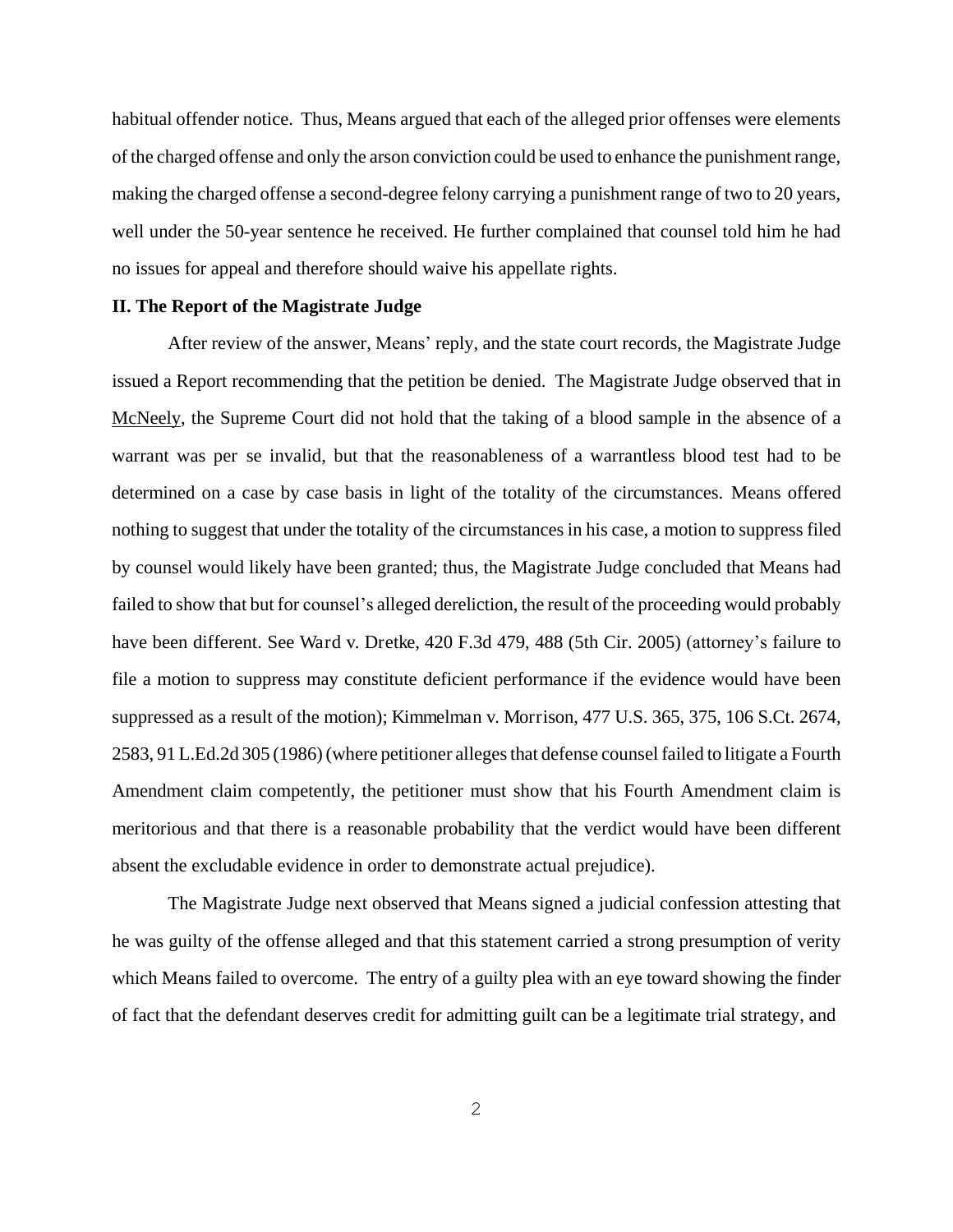the Magistrate Judge concluded that Means failed to overcome the presumption that counsel's trial strategy was sound.

The Magistrate Judge stated that Means' indictment contained four paragraphs, of which the first alleged the primary offense of driving while intoxicated (3rd offense), the second contained the two prior convictions which made the primary offense the third offense, and the third and fourth paragraphs contained prior felony offenses used for purposes of enhancement. Because Means committed a felony offense and had previously been convicted of two earlier felony offenses, the Magistrate Judge determined that the proper range of punishment was 25 to 99 years or life, and Means was advised of this.

The state habeas court made findings of fact that Moore advised Means to sign a waiver of appeal and Moore made clear that the decision belonged to Means, and that the trial court admonished Means that the final decision to plead guilty and waive appeal was his and his alone. Means did not rebut these findings by clear and convincing evidence. The Magistrate Judge also stated that Means failed to show that but for counsel's actions, he could have raised meritorious grounds on appeal. Thus, the Magistrate Judge recommended that Means' petition be denied and that Means be denied a certificate of appealability sua sponte.

## **III. Means' Objections to the Report**

In his objections, Means states first that the reasoning for the warrantless blood draw was an unconstitutional state statute. He asserts that "if the natural dissipation of alcohol in the blood does not constitute an exigency sufficient to justify conducting a blood test without a warrant, then surely an unconstitutional state statute cannot justify conducting a blood test without a warrant." He contends that "without a blood test there is no absolute proof of driving while intoxicated" and that he has unexplained medical conditions which would impair his ability to perform the tasks required. He also states that it was 2:43 a.m. and "drowsiness is a known impairment to a sobriety test." He maintains that he would not have pleaded guilty but would have insisted on going to trial had counsel not been ineffective.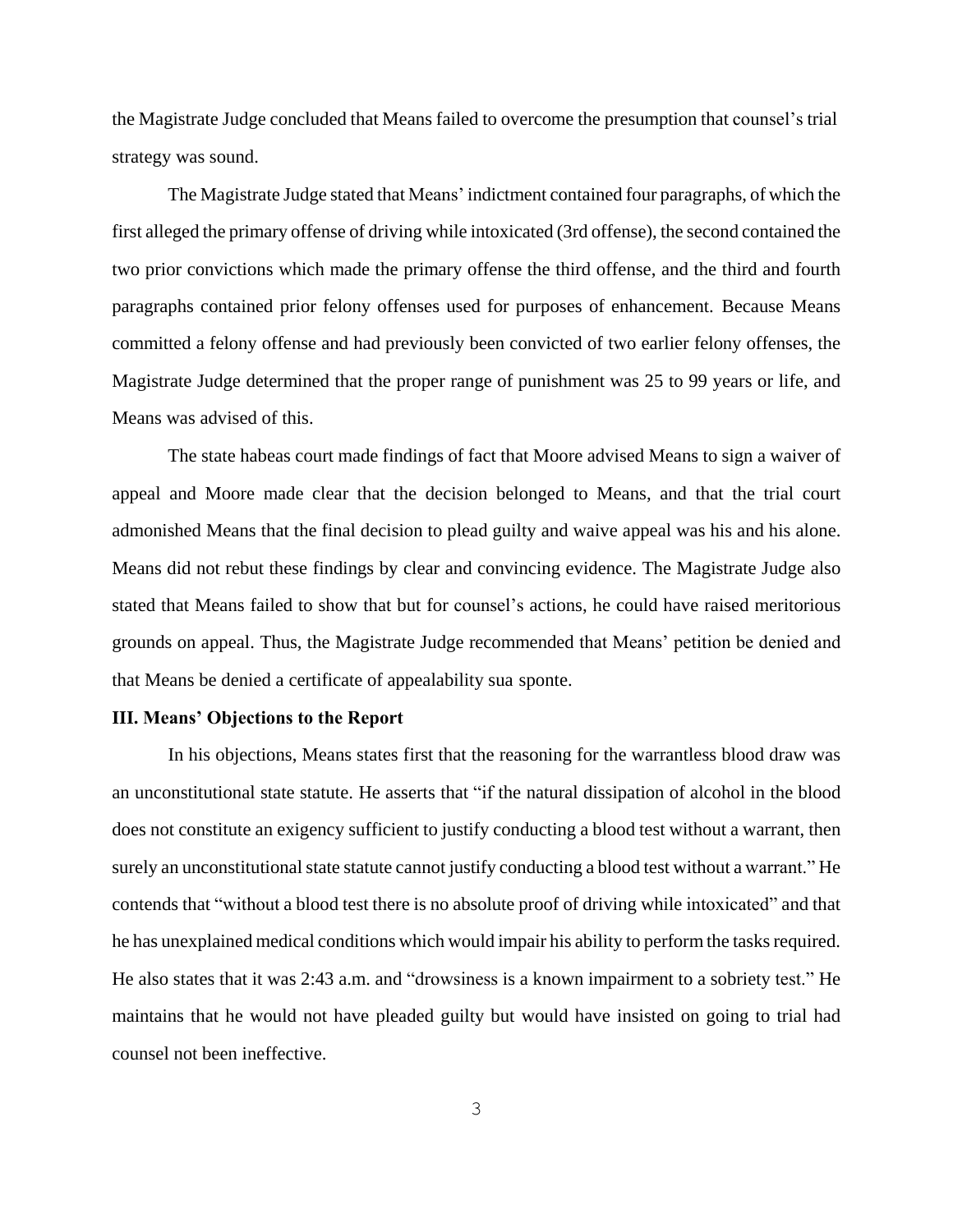#### **IV. Discussion**

Intoxication is defined under Texas law as either not having the normal use of mental or physical faculties by reason of the introduction of alcohol, drugs, or any other substance into the body, or a blood alcohol concentration of .08 or more. Tex. Penal Code Ann. art. 49.01(2). The fact that a person lacks the normal use of his physical or mental faculties by reason of the introduction of alcohol or drugs into his body may be proved by circumstantial evidence. Paschall v. State. 285 S.W.3d 166, 176 (Tex.App.-Fort Worth 2009, pet. ref'd), citing Smithhart v. State, 503 S.W.2d 283, 284 (Tex.Crim.App. 1973); see also Compton v. State, 120 S.W.3d 375, 380 (Tex.App.-Texarkana 2003, pet. ref'd) (evidence was sufficient to support conviction for driving while intoxicated when the jury had the state trooper's testimony concerning the stop as well as the video recording of the appellant's field sobriety tests).

Although Means argues that there is no absolute proof of intoxication without a blood test, he fails to show that the evidence would not support a conviction even had his blood test been suppressed. He was seen driving at a high rate of speed, his vehicle struck a curb and lost a wheel but he continued to try to drive for a short distance, he was unsteady on his feet and had a strong odor of alcohol, he gave inconsistent answers as to where he had been, and he failed three field sobriety tests.

Furthermore, as the Magistrate Judge correctly stated, Means wholly failed to show that under the totality of the circumstances in his case, a motion to suppress would likely have been granted. Means argues that the reason for the blood draw was "an unconstitutional state statute," but he does not identify any such statute. Several Texas appellate courts have held that Tex. Transportation Code art. 724.012, regarding the taking of blood or breath specimens, is constitutional on its face. Cosino v. State, slip op. no. 10-14-00221-CR, 2016 Tex.App. LEXIS 8294 (Tex.App.-Waco, August 3, 2016); Gore v. State, 451 S.W.3d 182, 189 (Tex.App.-Houston [1st Dist.] 2014, pet. ref'd); State v. Martinez, civil action no. 13-14-00117-CR, Tex.App.-LEXIS 4380 (Tex.App.-Corpus Christi, April 30, 2015). The Supreme Court held that a number of factors could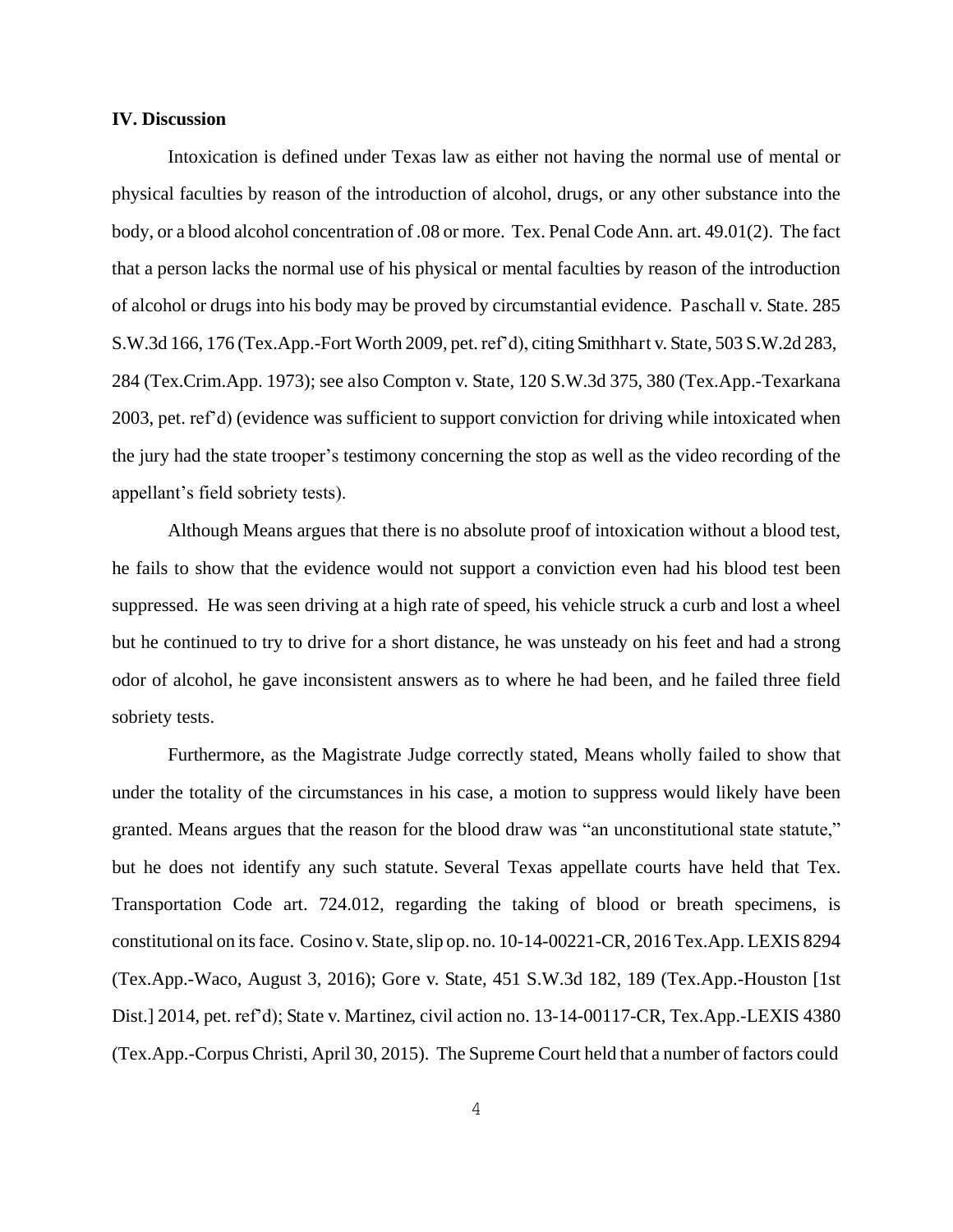affect the analysis of whether an exigency existed excusing the requirement to obtain a warrant, including the need to attend to a car accident, the procedures in place for getting a warrant, or the availability of a magistrate to issue the warrant. McNeely, 133 S.Ct. at 1568. Means did not address whether or not any exigent circumstances may have existed in his case which could have excused the requirement of obtaining a warrant. Because Means has not shown that counsel was ineffective for failing to file a motion to suppress or that but for this failure, the result of the proceeding would probably have been different, his objection on this point is without merit.

Means next argues that "the fact that the offense charged with DWI 3rd or more renders any prior DWI as elements of the offense." Thus, he contends that the previous conviction for DWI 3rd or more was necessarily an element of the offense and was not available for enhancement purposes.

As the Magistrate Judge properly determined, paragraph 1 of the indictment charged Means with driving while intoxicated on February 24, 2013, which was the primary offense. Paragraph 2 alleged that he had previous convictions for driving while intoxicated on March 5, 1992, and September 15, 1993. These two previous convictions elevated the primary offense to felony DWI. Paragraph 3 alleged that Means was convicted of arson on September 7, 1993, which is the first prior felony alleged for enhancement, and paragraph 4 alleged that Means was convicted of felony DWI on June 7, 2007, which is the second prior felony alleged for enhancement. Texas law permits a prior felony DWI charge to enhance a present felony DWI charge when all of the charges are separate and distinct. Ex Parte Serrato, 374 S.W.3d 636, 637 (Tex.App.-Fort Worth 2012, pet. ref'd). Means has failed to show that the felony DWI alleged in paragraph 4 of the indictment was an element of the offense rather than a separate felony alleged for enhancement. His objection on this point is without merit.

Third, Means contends that the Magistrate Judge failed to address his claim that his guilty plea was the product of ineffective assistance of counsel. The Magistrate Judge determined that counsel did not render ineffective assistance and that Means failed to show that his guilty plea was involuntary or coerced. Because counsel did not render ineffective assistance, Means has failed to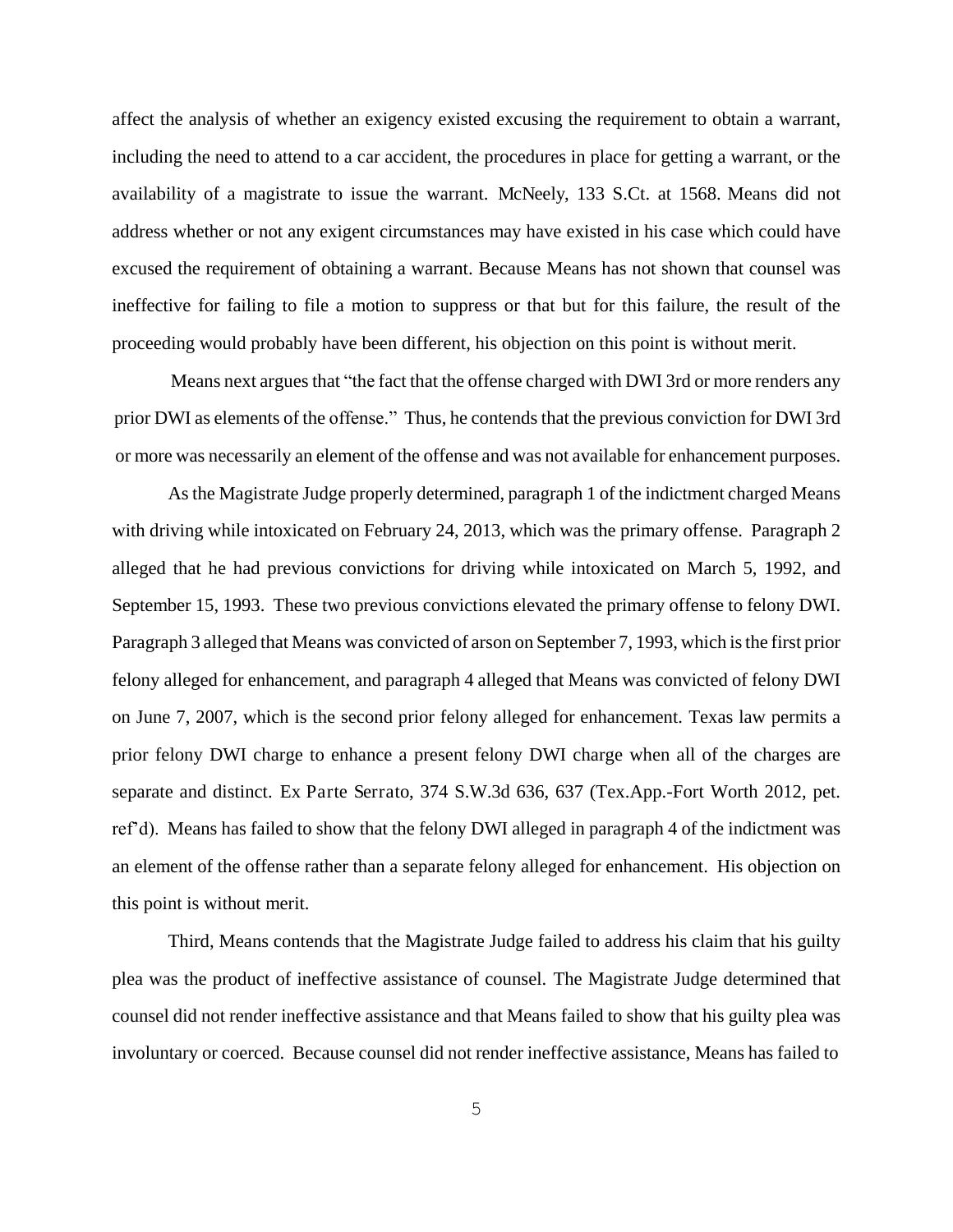show that but for counsel's alleged errors, he would not have pleaded guilty but would have insisted on going to trial. See Joseph v. Butler, 838 F.2d 786, 791 (5th Cir. 1988) (mere allegations from petitioner that he would have demanded a trial if counsel's advice had been different are insufficient to establish a reasonable probability that he would have actually done so); DeVille v. Whitley, 21 F.3d 654, 657 (5th Cir. 1994) (where defendant understands the charges against him and the consequences of a plea, and voluntarily chooses to plead guilty without being coerced to do so, this plea will be upheld on federal review). The evidence was sufficient to support a finding of guilt even had counsel filed a successful motion to suppress, and Means has offered nothing beyond conclusory allegations to suggest that he would have insisted on a trial had counsel's actions been different. His objections are without merit.

### **V. Conclusion**

The Court has conducted a careful de novo review of those portions of the Magistrate Judge's proposed findings and recommendations to which the Petitioner objected. See 28 U.S.C. §636(b)(1) (district judge shall "make a de novo determination of those portions of the report or specified proposed findings or recommendations to which objection is made.") Upon such de novo review, the Court has determined that the Report of the Magistrate Judge is correct and the Petitioner's objections are without merit. It is accordingly

**ORDERED** that the Petitioner's objections are overruled and the Report of the Magistrate Judge (docket no. 15) is **ADOPTED** as the opinion of the District Court. It is further

**ORDERED** that the above-styled application for the writ of habeas corpus is **DISMISSED WITH PREJUDICE**. It is further

**ORDERED** that the Petitioner Larry Means is **DENIED** a certificate of appealability sua sponte. Finally, it is

6